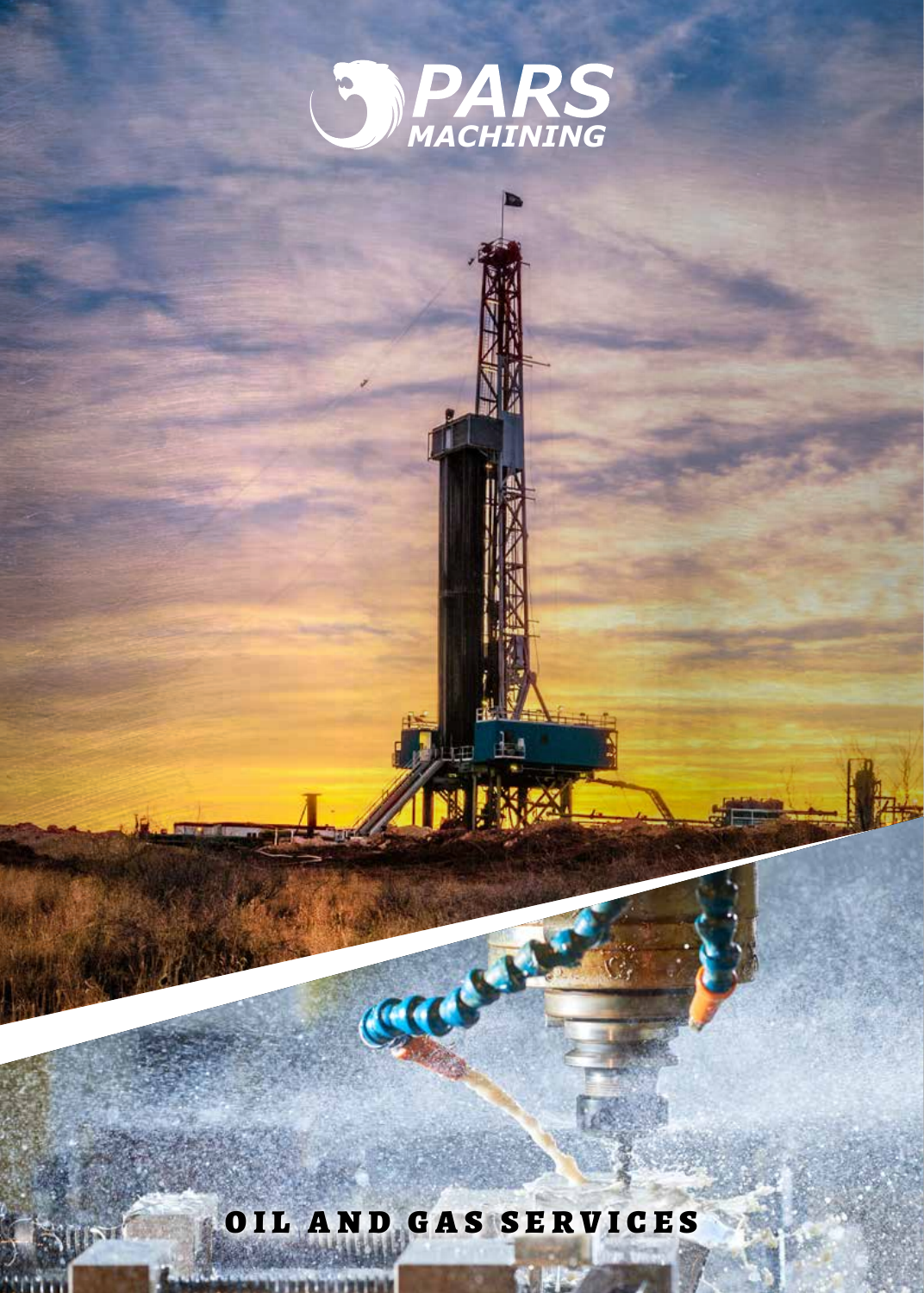*Pars Machining provides CNC precision machining that combines the industry's best workforce and latest technology with strict quality control procedures, ensuring the right parts are delivered within the commited time.*

*We acknowledge that quality machined parts are essential to keep equipment running right. This is why we also recognize and accept a critical responsibility to provide our clients with flawless parts, so that they may continue their work without interruption.*

*With a work culture focused on precision and service quality, Pars Machining aims to be the preferred go-to source for quality machining services and associated products.*

### New style of **CNC MACHINING**



*Oil and Gas Industry often requires parts to be machined with critical tolerances, complex geometries and exotic materials. Our extensive experience in supplying mission-critical machined parts for the Oil and Gas Industry has earned Pars a proven reputation of excellence in Oil & Gas specific CNC machining services. In addition our team also regularly attends industry events, seminars and training in order to keep up to date with the newest developments in Machining for Oil & Gas.* 

*Our specialization in "Design for Manufacturability" gives our customers high quality products at cost efficient rates, as well as at significantly reduced lead times!*



#### MACHINED LIKE IT WAS HAND CRAFTED!



cnc@parsdrilling.com +90 256 577 40 19 www.parsdrilling.com





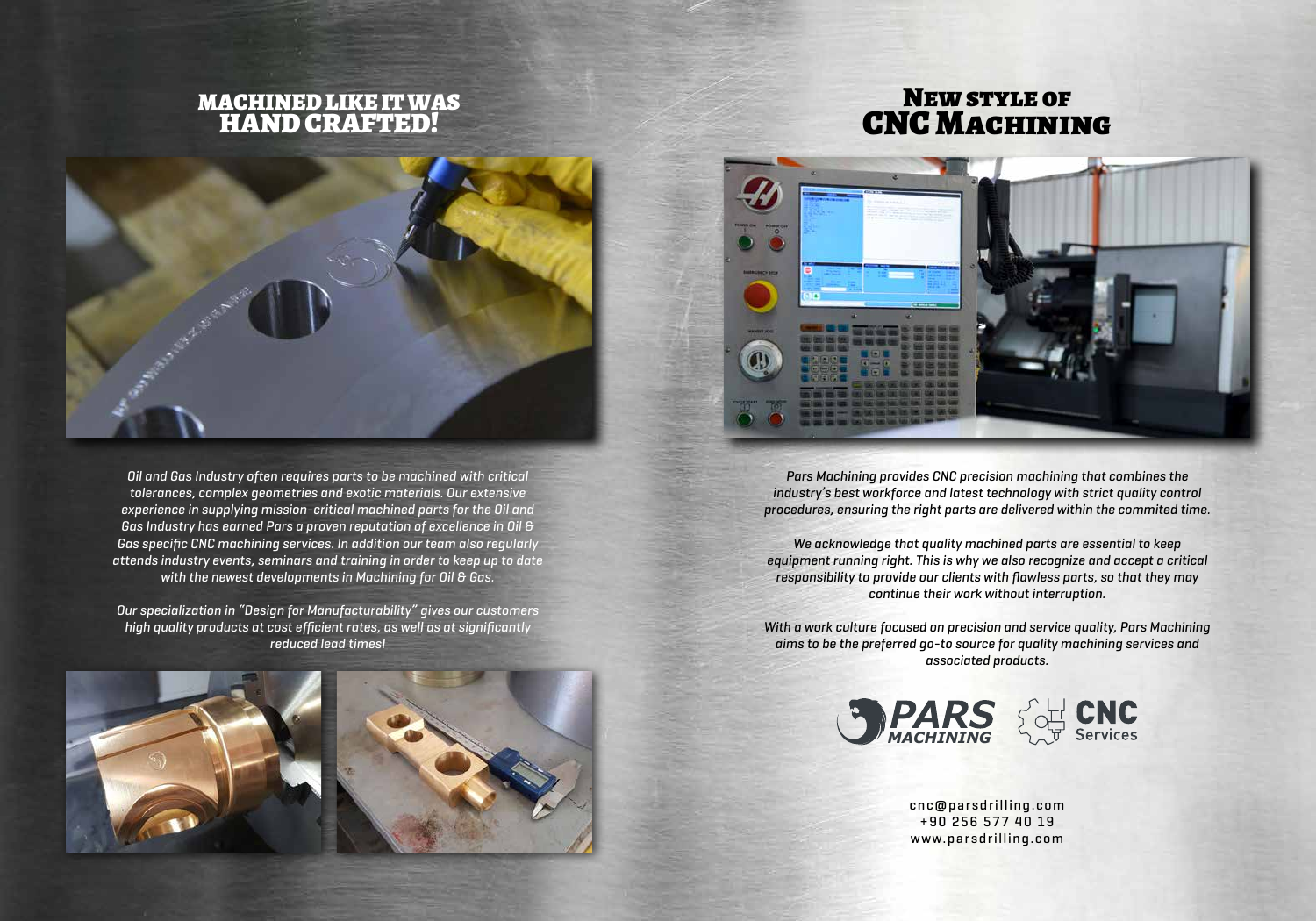

## CAPACITY

Our vertical machining center with simultaneous A-axis has 1300x670x625mm of travel distance and 1300kg weight-ontable capacity. Our horizontal-turning center with optional C-axis has 900mm max. turning diameter, 2004mm turning length and 165mm spindle through-hole diameter.



#### MANUFACTURING

Strategically located at the heart of an active drilling area in Germencik, Turkey, Pars Machining is dedicated to serving manufacturers and end-users who require a punctual, reliable machining shop capable of producing quality CNC-machined parts and supporting design services.



# DESIGN

Complex projects often require strong expertise in the design and engineering of required parts. For that, Pars Machining enjoys an unparalelled hands-on knowledge base that comes from field practice, supported by a competent 3D design team trained in API-compliant design, provided by our sister company Petrotek Global .

#### REVERSE ENGINEERING Pars Machining also utilizes verious reverse

engineering techniques in order to create and develop 3D digital models from physical objects. In most cases, the object is scanned by a 3D optic scanner, point cloud data is obtained and a 3D model is created. The 3D models are then utilized as basis, for reproduction, modifications and upgrades, or comparison purposes (i.e.among competing products).

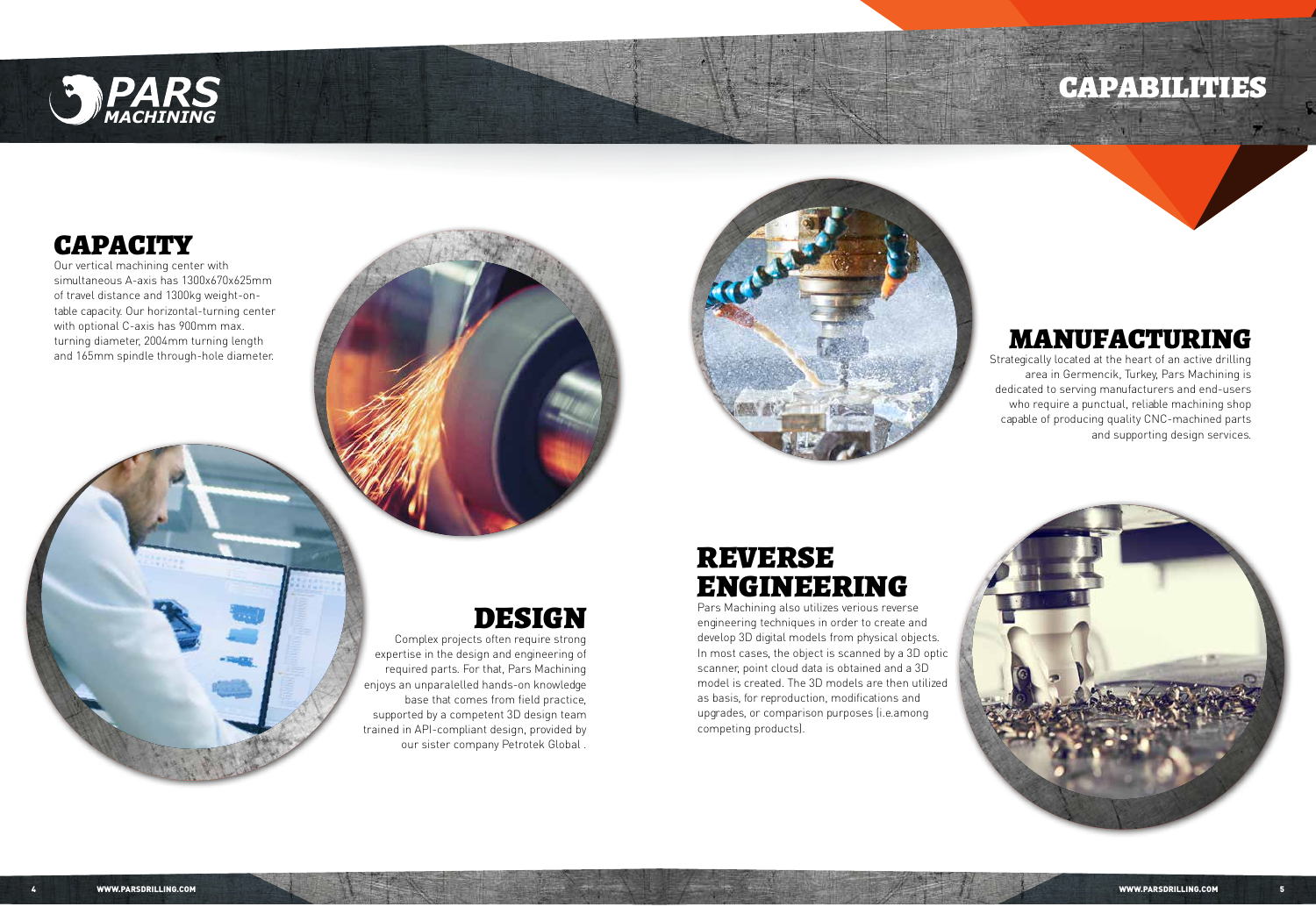Mirror diameter 21 inch





X axis

1300mm 36m/min 1417.3 ipm

Max. weight on Table 1300 kg 2866.0 lb

Table size AxB 1500x670 mm 59.1x26.4 inch



**DOOSAN** DNM 6700 Designed as a highly stable, rigid structure,

> Max. spindle motor torque 118 Nm (86.9 lbf-ft)



Max. spindle tjough hole diameter Ø275 mm (10.8 inch) Max. spindle speed Max. spindle motor power

1500r/min (30 min / cont.)

45 / 37 kW (60.3 / 49.6 HP) Max. spindle motor torque 2957 Nm (2182.3 lbf-ft)

the new DNM series offers a wide line-up from 400 to 670 mm in the Y axis, enabling the user to handle a wider range of workpieces.



The largest work envelop in its class with maximum turning diameter of Ø650 mm and maximum turning length of 2m.





by up to 30% of

1300x670x625mm (51.2 x 26.4 x 24.6 inch)

Max. turning diameter Ø550 mm

(Ø21.7 inch)

Max. turning lenght

2020 mm (79.5 inch)

Z axis

625mm 30m/min 1181.1 ipm



650 mm 690 mm

Y axis

670mm 36m/min 1417.3 ipm

Max. turning diameter 900 mm

A axis

3600 simultaneous Max. spindle shaft diameter 165.5 mm



 $\mathcal{T}$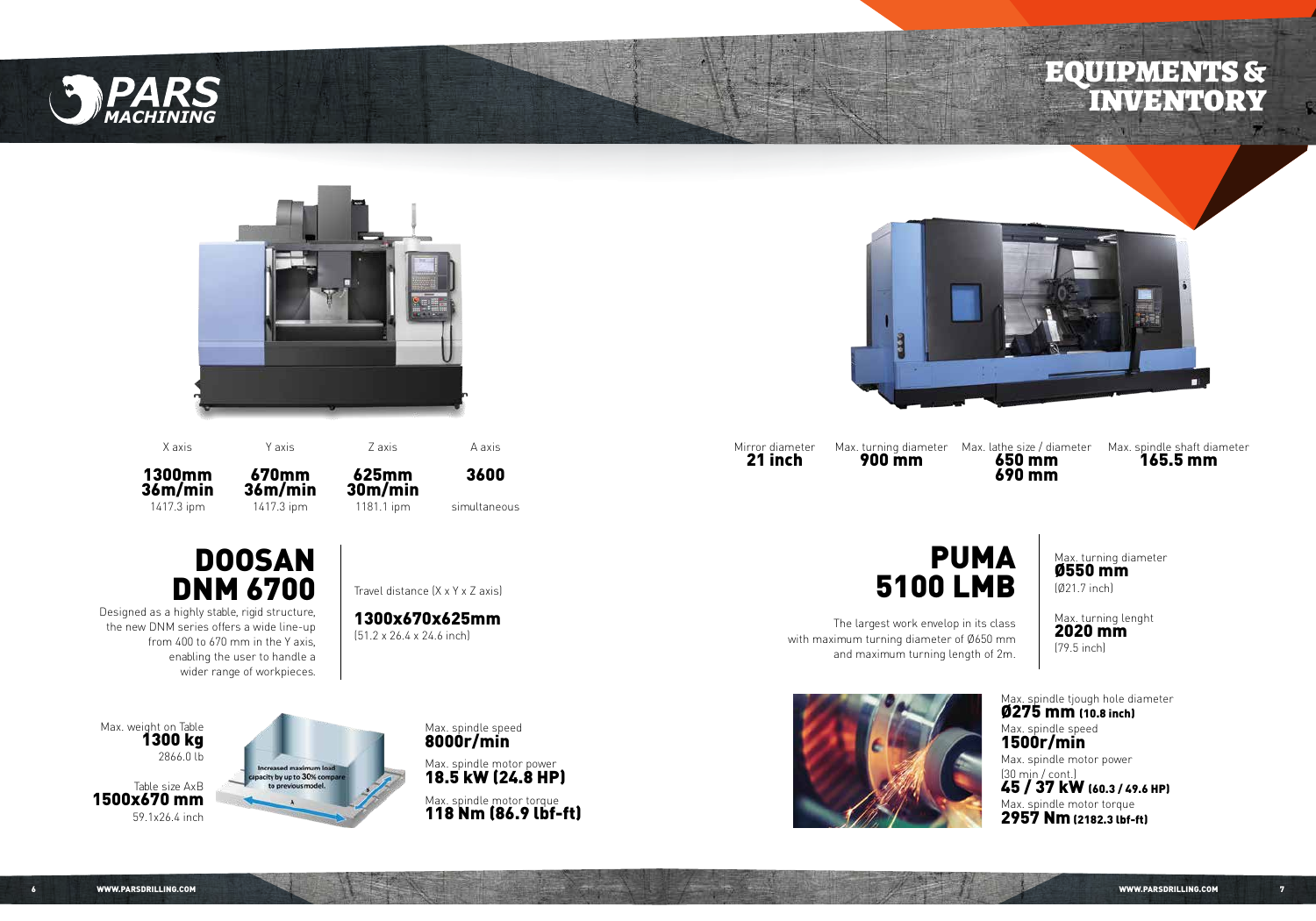

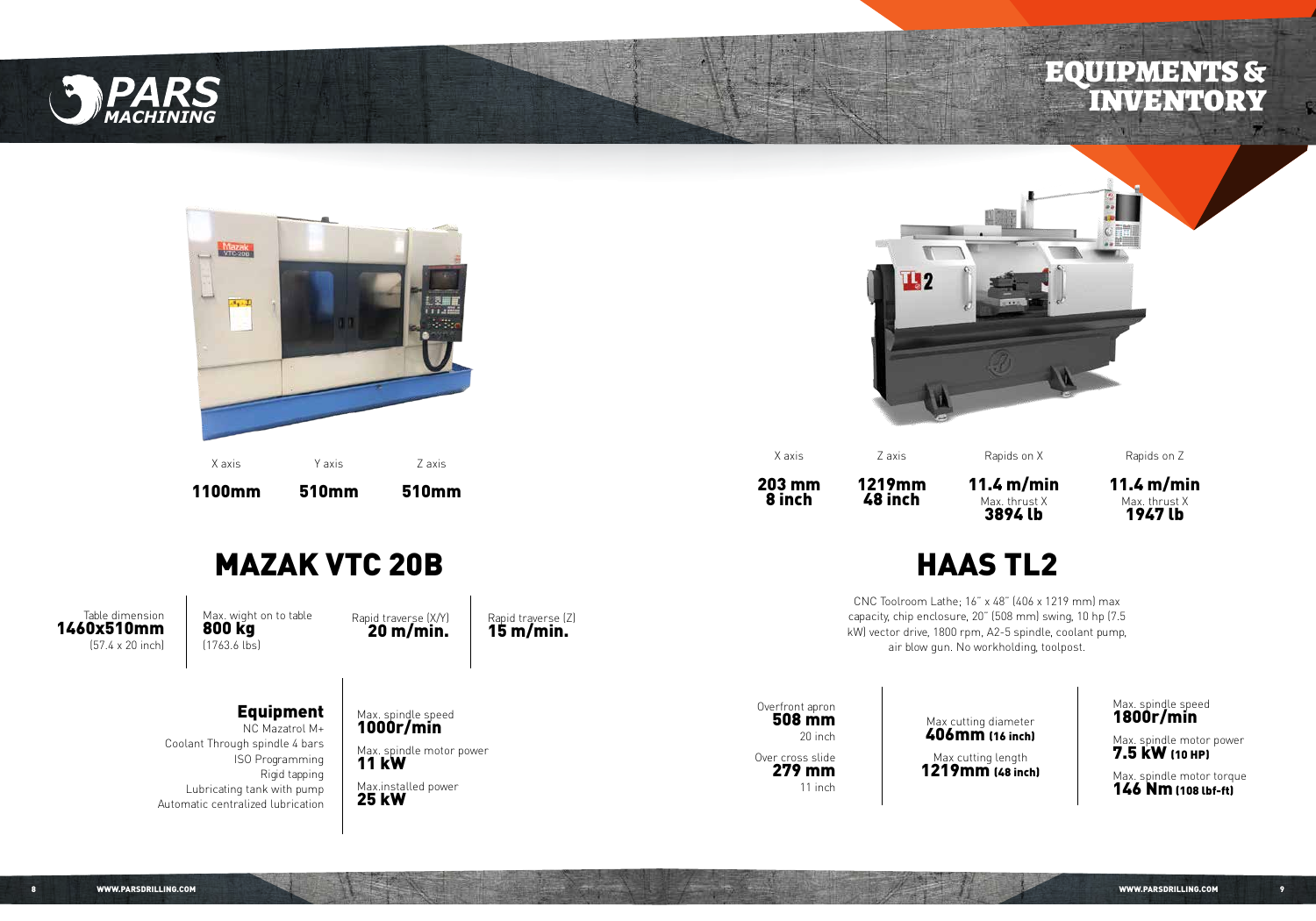



- **∫** Mud pump spears
- Pistons and rubbers
- 
- Seat Valve sets





- Down Hole Equipment
- Coil and Well Servicing
- $1\frac{1}{4}$  O.D.  $4\frac{1}{2}$  O.D.





•Plug Valve İnserts • FMC and Halliburton • API Flanges • Studded or Flanged Crossovers



**∫** Mud pump spears